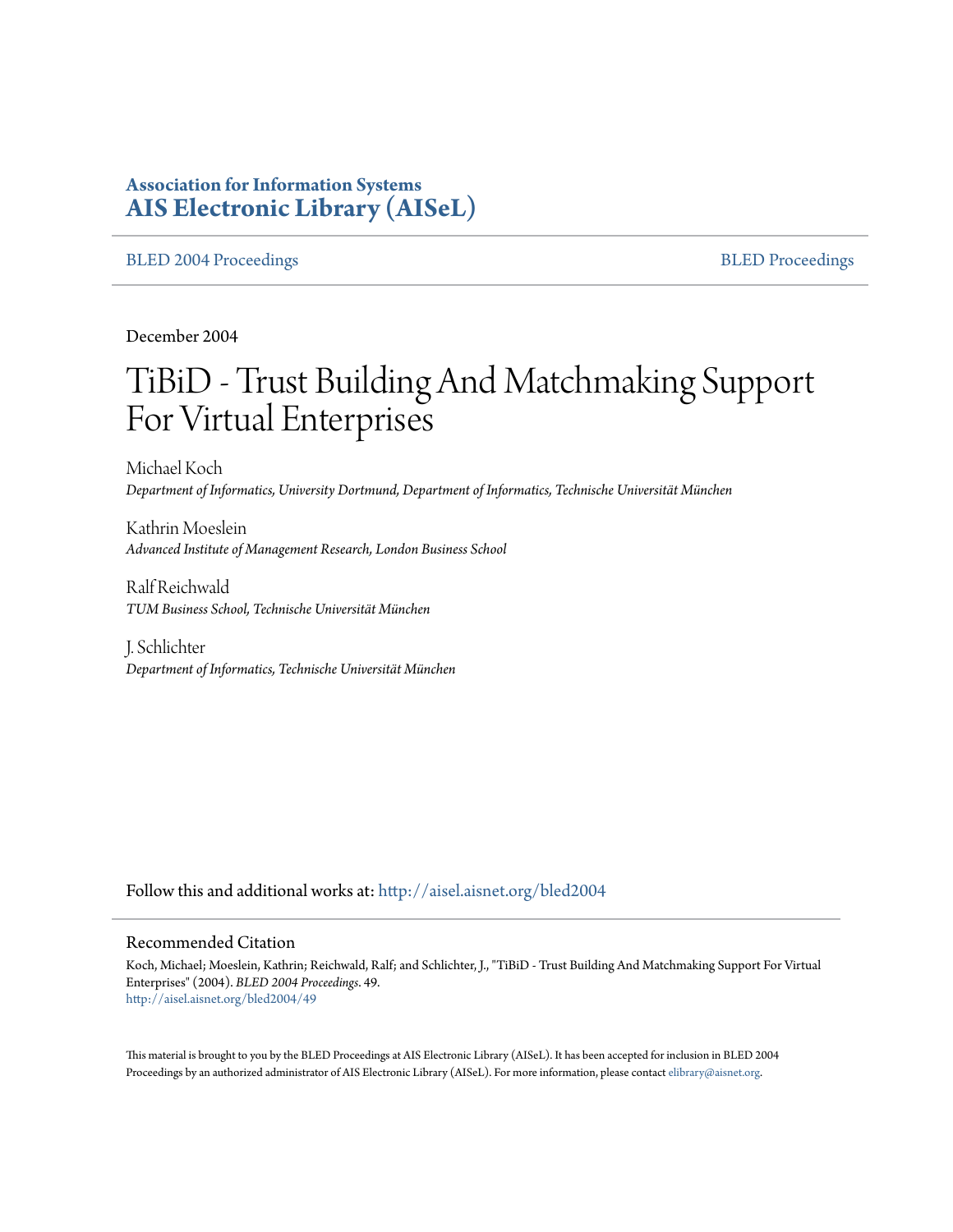## **17th Bled eCommerce Conference**

#### **eGlobal**

Bled, Slovenia, June 21 - 23, 2004

# **TiBiD - Trust Building And Matchmaking Support For Virtual Enterprises**

#### **Michael Koch**

Department of Informatics, University Dortmund, Germany Department of Informatics, Technische Universität München, Germany michael.koch@acm.org

#### **Kathrin Möslein**

Advanced Institute of Management Research, London Business School kmoeslein@london.edu

#### **Ralf Reichwald**

TUM Business School, Technische Universität München, Germany reichwald@wi.tum.de

#### **Johann Schlichter**

Department of Informatics, Technische Universität München, Germany schlichter@in.tum.de

### **Abstract**

*Virtual enterprises mostly renounce formal contractual guarantees as a coordination mechanism in order to ensure overall flexibility. However, when formal coordination mechanisms vanish, informal coordination immediately gains increasing importance. As a consequence, trust becomes a decisive issue for all kinds of loosely coupled organizations and especially virtual enterprises.* 

*This paper presents some of the results of the three year interdisciplinary research project TiBiD that explored the issues of trust and reputation in the initiation phase of virtual enterprises. The project brought together researchers from three different disciplines - psychology, management research and informatics – to design, explore and evaluate a field experiment on the key question of how trust is built and how trustbuilding can be supported in the early phase of cooperation processes between distributed and loosely coupled organizational units.*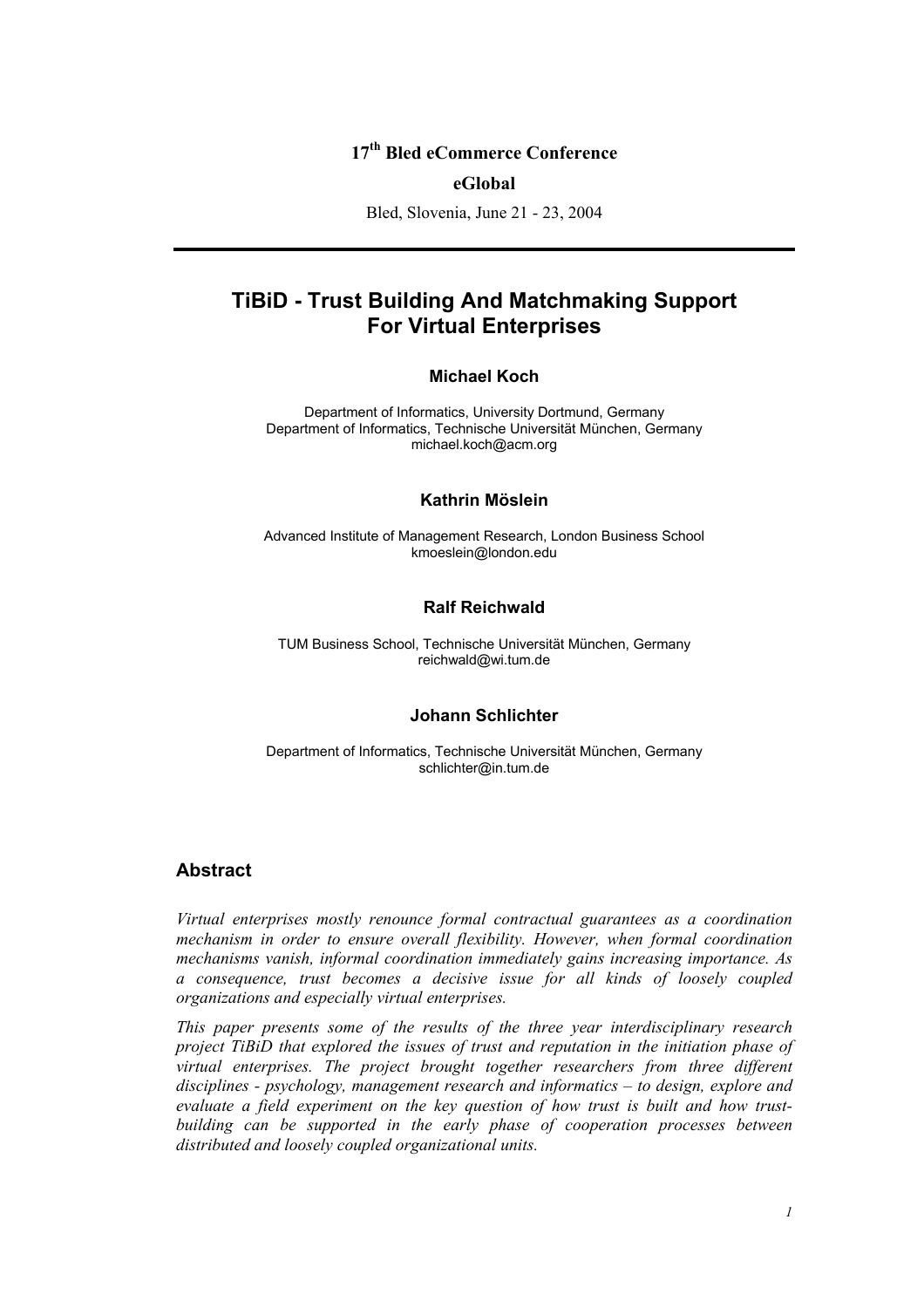## **1 Introduction**

l

Virtual enterprises mostly renounce formal contractual arrangements as a basis of coordination in order to ensure overall flexibility. These enterprises are seen as a loosely coupled network of physically dispersed individual actors and organizational units that temporarily come together to jointly fulfill a common task. A broad body of research exists that tries to explore and explain their specific characteristics as a 'new' organizational form (e.g. Wigand et al. 1998). As a result, research usually suggests that virtual organizations need a substitute for the lack of coordination that would traditionally be provided by formal organizational structures, control mechanisms and formalized incentive systems.

Trust based on shared interest, a shared identity, a common culture, shared value systems or high reputation is mostly seen as the substitute needed to achieve the necessary coordination in virtual organizational forms. Still, however, literature provides no answer to the question of how this trust can be established in virtual settings and how and why virtual organizations should emerge in the first place (for related research see e.g. Jarvenpaa et al. 1998; Jarvenpaa & Leidner 1999).

How do locally dispersed individual actors and organizational units establish contact? In what 'places' do they meet for the first time and how do they build the level of trust needed to engage in a joint project and virtual cooperation that usually bears additional risk? In the project  $TiBiD<sup>1</sup>$  these questions were addressed in an interdisciplinary setting. Researchers from management research, psychology and informatics were examining how virtual enterprises form, and how trust-building and matchmaking, as key issues throughout this formation (initiation phase), can be supported. We selected these three disciplines because they usually address the topic separately from different perspectives, and we felt that everybody would benefit from combining the different viewpoints.

The researchers from the three disciplines started with well-defined complementary, hence interdependent research questions (see also Figure 1):

- *Management research* had to start with the standard economic assumptions of opportunism and self-interest as key characteristics of human behavior in organizational settings. The management research perspective, therefore, had to look at the impact of the negative side of human intention throughout the initiation phase of virtual enterprises. The resulting key risks with regard to the emergence of virtual cooperation between distributed actors had to be analyzed. A discussion of the *key risk factors* of adverse selection, moral hazard and holdup were consequently at the forefront of this perspective of analysis. A key question to be answered was: What kind of mechanisms can help to avoid the risks of adverse selection, moral hazard and hold-up throughout the initiation phase of a virtual enterprise?
- Research from the *perspective of psychology* had to focus on the positive aspects of human behavior and how they can be supported and fostered within the context of distributed cooperation. *Key success factors* had to be analyzed with regard to the building of trust, the emergence of relationships and the matching of joint interests. Following Rousseau, Sitkin, Burt & Camerer (1998) trust was conceptualized as "a psychological state comprising the intention to accept

<sup>&</sup>lt;sup>1</sup> TiBiD (Telecooperation in relationship networks for information based services) was conducted from 1999 to 2003 at Technische Universitaet Muenchen and was funded by the German Ministry of Research and Education (BMBF), FKZ 01HG99901/2. See http://www.tibid.de/ for more information.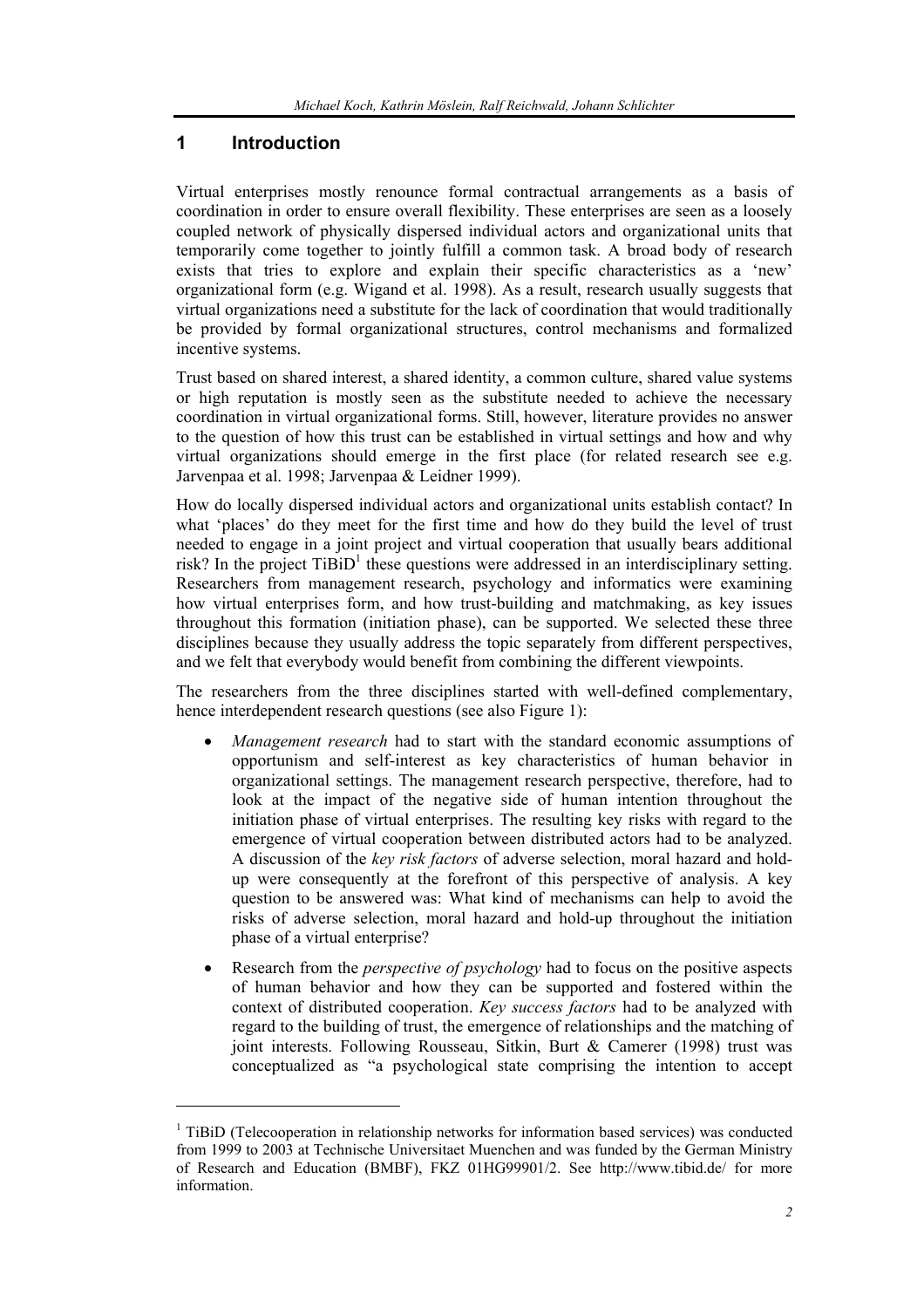vulnerability based upon positive expectations of the intentions or behavior of another". A key question to be answered was: What kind of mechanisms can be expected to support the initial trust-building throughout the initiation phase of a virtual enterprise?

• Research from the *perspective of informatics*, had to focus on the support aspects provided by web applications and community-support platforms. Key support concepts had to be developed and implemented that take into account the risk factors resulting from potentially negative human behavior, as well as the success factors resulting from potentially positive human behavior throughout the initiation phase of a virtual enterprise. The broad understanding of trust-building as a combination of blocking negative factors and supporting positive factors helped to relate different support concepts and find an integrated solution.



*Figure 1: The TiBiD Research Design* 

In the first phase of the project each research group started with their respective focus, and tried to communicate their ideas to each other. The result was a basic concept for supporting trust building and matchmaking in virtual enterprises. In the second phase we then fed these results back to virtual enterprises, both in questionnaires and in the form of a prototype platform. Based on the results of the evaluations the platform was extended and rolled out in the third phase before undergoing further evaluation. UnternehmerTUM GmbH, the entrepreneurship center of Technische Universität München (TUM) provided the real world context for the prototype platforms in the second and third phases of the project, and decided to operate and maintain the resulting support platform on a long-term basis (see www.unternehmertum.de).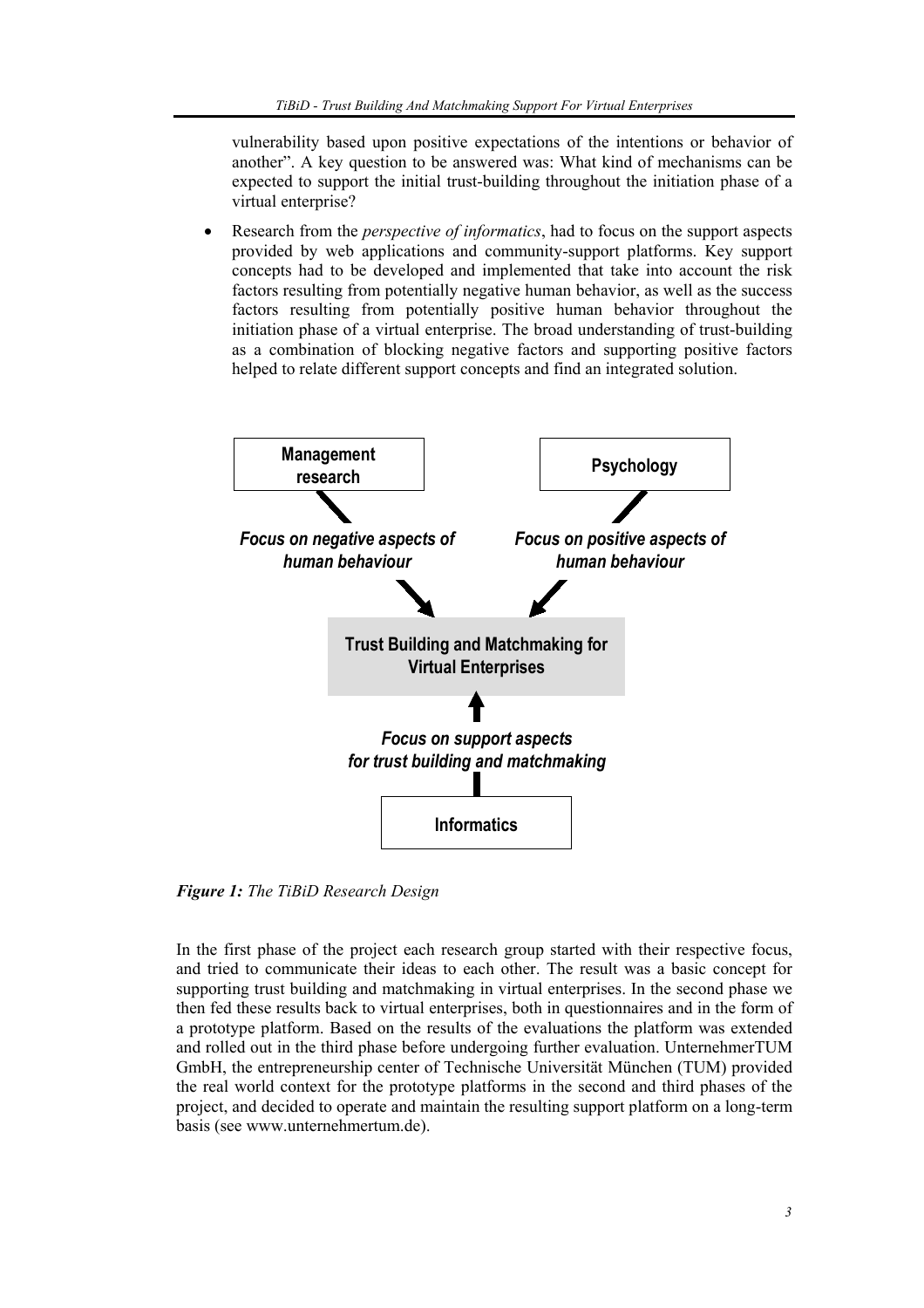## **2 Virtual Enterprises And Matchmaking**

Virtual enterprises are considered as a counterbalance to traditional organizational forms with long-term internal and external boundaries, a fixed location, and relatively permanent resources. They develop through a network of physically dispersed people and organizational units, participating in a coordinated value-adding process. A multitude of diversely organized people work in professional core areas. These people accomplish their assignments internally or externally and, in addition, they themselves are associated with others through several cooperative arrangements. Thus, virtual enterprises manifest themselves as dynamic networks of organizational units. Single network nodes can be set up either by individuals, by organizational units or by entire organizations. The connections among single nodes are established dynamically and in a problem-oriented manner. Therefore, task-oriented assignments determine the structure of a virtual enterprise at any point in time.

Organizational virtualization can be seen as one of the main strategies of organizational innovation allowing adaptation to changing internal and external conditions (Reichwald et al. 2000). In this context, strategies of virtualization are said to be particularly well suited to tasks that are characterized by both their high level of complexity and a correspondingly high level of market uncertainty. Uncertainty in this context is the inability of an actor to predict the outcome of an event because the actor lacks information about the intentions and competence of another actor who directly controls this outcome. Finding partners and initiating a relationship includes a high level of uncertainty and risk. Because of this, the need for trust between the potential partners arises (see Wigand et al. 1998). According to Johnson-George and Swap (1982) and Mayer et al. (1995), trust can be defined as the willingness to take risks. When forming a virtual enterprise, the immediate risk is to engage in a relationship although the available information about a potential partner does not allow for definite predictions about his or her future behavior.

To minimize risk, uncertainty, and costs for relationship building, the initiators of virtual companies often limit their search for potential partners to those they already know and whom they trust because of their personal experience. However, the weakness of this strategy is that it restricts the number of possible partners, creating the risk that the best partner for cooperation may be not be taken into consideration because (s)he is not a member of the pool.

These findings lead to a need for electronic matchmaking. By considering and automatically filtering a large number of potential partners, the perfect partner in a virtual organization could be found more easily. If you look beyond virtual organizations you see that electronic matchmaking is currently the most successful business idea in the Internet (Fischermann 2003). More and more services emerge that not only address finding partners for marriage but also finding business contacts. One example in this area is the Open Business Club (www.openbc.de).

## **3 Trust-Building And Initial Trust**

In the competitive environment of virtual enterprise structures and electronic markets, cooperation structures are goal driven, efficiency oriented and focused on value generation and competitive advantage. Trust is often seen as not much more than a risky investment that might lead to sunk cost in cases of disappointment. However, the set up of formal contracts requires investments that might not prove to be less risky. The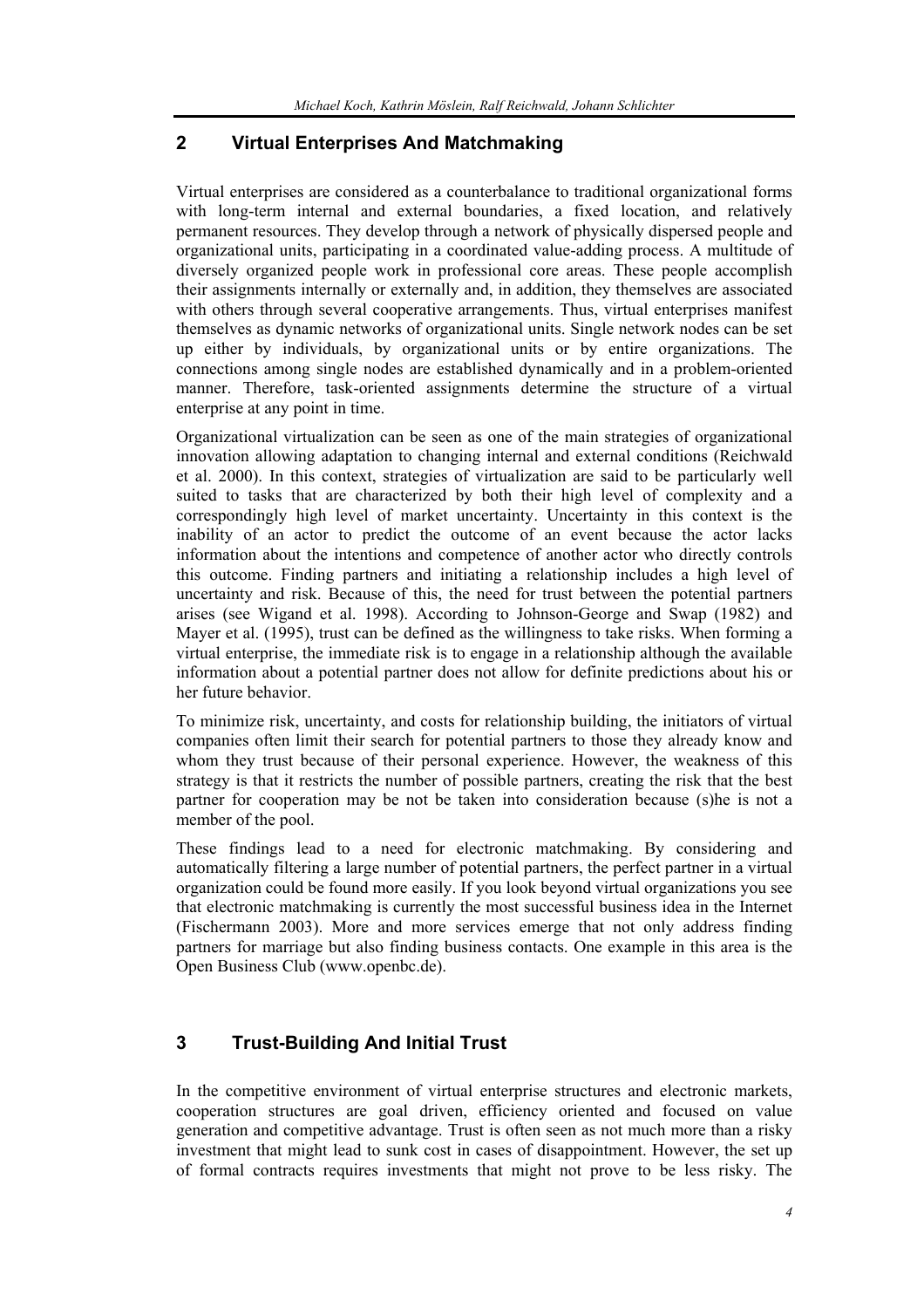decision to invest in either type of contract – formal or informal and trust-based – therefore can be taken as a given.

The question, however, is how trust between unfamiliar actors evolves as a basis that allows for informal contracts to substitute formal ones. Existing studies on trust in ebusiness usually focus on the trust building effects of C2B web sites – but not on B2B relationships.

The focus of the psychological research by Andre Buessing and his team consequently was on initial trust, i.e. "trust in an unfamiliar trustee, a relationship in which the actors do not yet have credible, meaningful information about, or affective bonds with each other" (Beagly & Pierce 1998). Building on McKnight et al.'s model of initial trust (McKnight et al.,1998) Buessing and Moranz developed an exploratory research design and executed a series of empirical studies based on expert interviews, focus group discussions with think aloud protocols as well as online surveys (for details refer to Buessing & Moranz 2003). Their results basically confirmed McKnight et al.'s suggestions and led to basic insights on factors affecting the emergence of trust in the specific setting of distributed economic actors in the service and high-tech industry.

Figure 2 shows the result of one of the online surveys conducted among 36 small-sized companies from the service industry with a strong history in internet-based, distributed work. It shows a basic ranking of factors that the participants rated as most influential for building trust in their business interactions.

Building on the broad range of findings from our research partners from psychology, some key factors for building initial trust were selected as a basis for the conceptualization, design and implementation of the TiBiD support platform. Among these key factors were *"quality of communication", "professional competence"* and *"reputation"* as a multi-faceted construct of the perceived characteristics (including aspects like reliableness, loyalty/fairness, and honesty) of a potential cooperation partner. Additional focus was set on the collection and provision of "basic background information" that allows for a leap of faith between unfamiliar actors. The design of the Internet-based TiBiD platform, reflects this focus primarily through the provision of

- "*information*" based on company and individual profiles,
- "*meta-information*" based on relationship networks and reputation, and
- "*c ommunication*" based on communication tools of different communication richness and reach.

We will come back to these categories in Section 5 after discussing different (informatics focused) possibilities for supporting trust-building in the following section.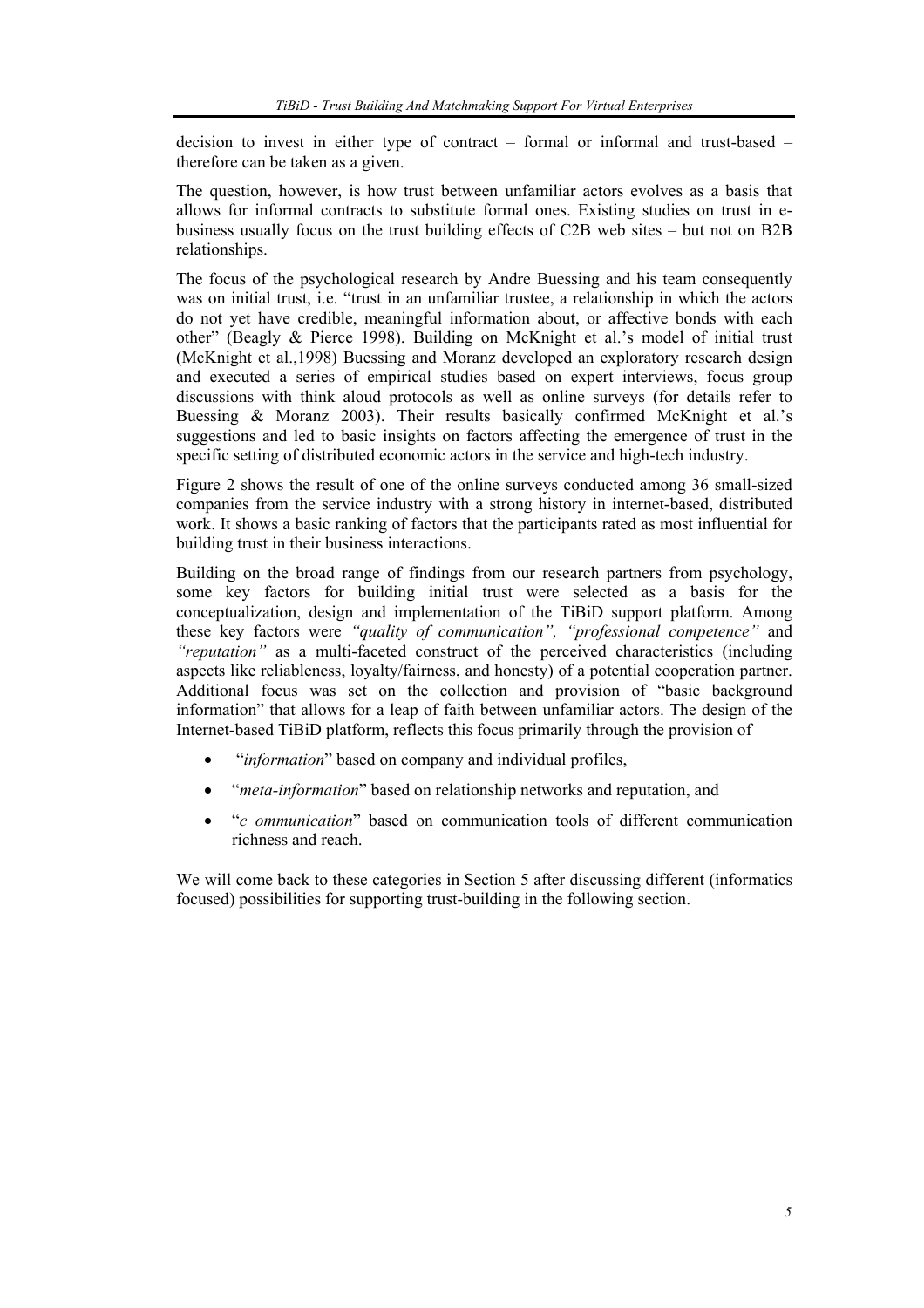

*Figure 2: Factors Affecting The Emergence Of Initial Trust (Buessing & Moranz 2003)* 

## **4 Support For Trust-Building**

When talking about support for trust-building on virtual platforms one has to face the problem that trust building is a complex process and cannot be reduced to simple information items on the platform. The complexity of trust building is supported by several authors. Locke (2001) for example argues that trust can only be built, through a "sequential process that blends together elements of 'encapsulated self-interest', government intervention, and the development of mechanisms for self-governance and monitoring by the actors themselves". Hence, trust building does involve different aspects, and depends on ongoing direct interaction. Because of the need for interaction it is also debatable if the speed of trust-building can be increased.

Our idea in this context is that indeed trust building from zero is not possible on virtual platforms for the high stake risks found in virtual enterprises. However, helping people to find initial trust is possible. According to this we should also discuss support for the communication of (initial) trust instead of support for trust-building.

For selecting mechanisms to be provided in the platform we went back to the conceptualization of enhancing the positive aspects of human behavior (initial trust), and at the same time reducing the potential risk of negative aspects of human behavior (opportunism and self-interest) throughout the initiation phase of a virtual enterprise (for details see Schlichter et al. 2003):

• Psychology focusing on trust and trust building, contributed design suggestions for supporting the building of trust in virtual environments.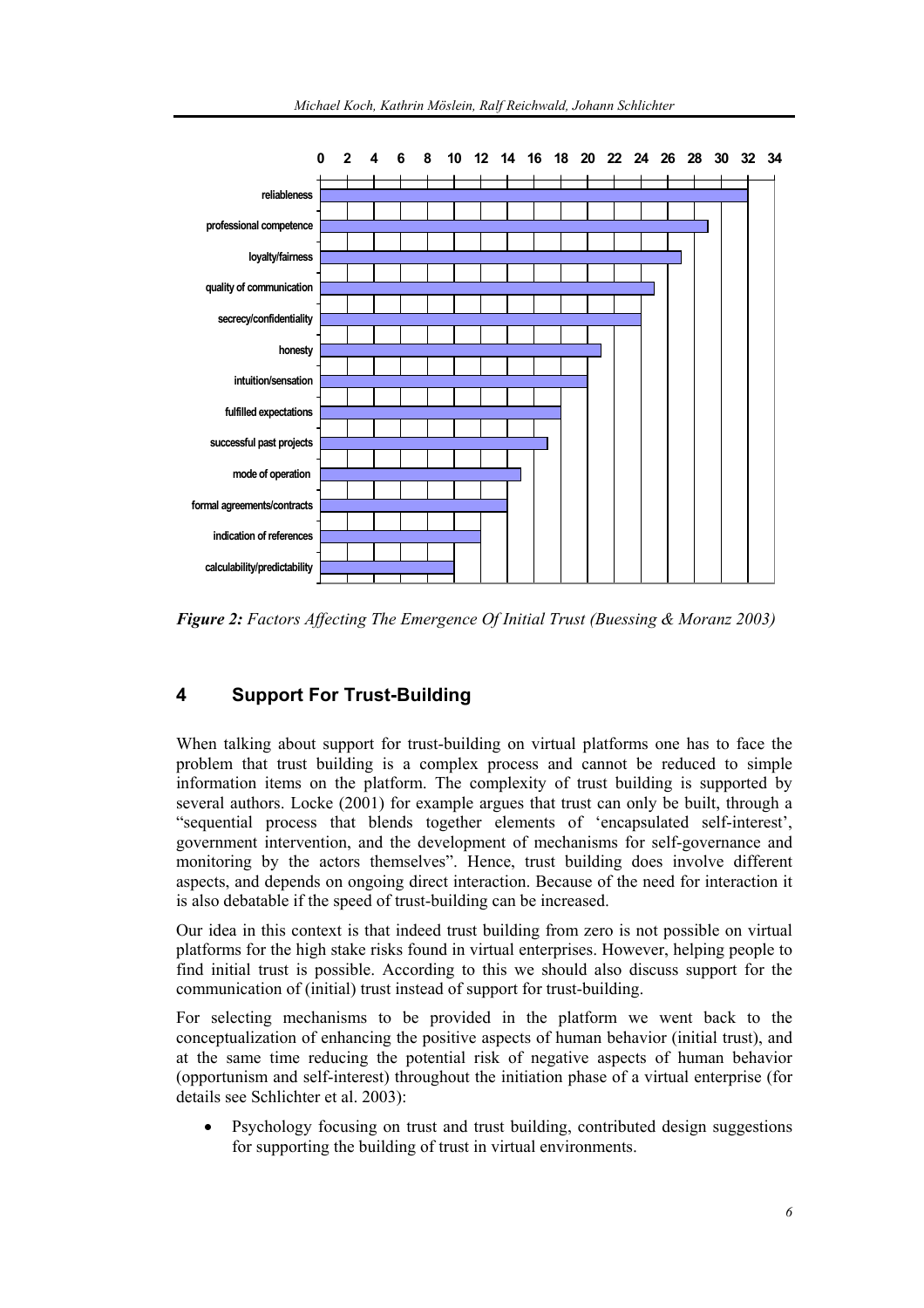Management research focused on the potential risk of when trust as a positive expectation in the behavior of others might be disappointed due to opportunism and self-interest. Design suggestions were derived that aimed at supporting the avoidance of disappointment when engaging in virtual relationships.

Blocking the negative aspects of opportunistic behavior can mainly be facilitated on a virtual platform by providing visibility, awareness and persistence. There has to be a cost for cheating in a business encounter, and there has to be a reward for cooperation. Hence, good and bad behavior has to be visible to the other actors in the market. Persistence (in identities) is needed so that the cost related to misbehavior cannot be avoided by changing identities too easily.

Enhancing the positive aspects of the willingness of people to risk something on the basis of their experience and of trusted information (initial trust) again leads to the need for visibility - visibility of potential sources for initial trust. These sources are usually already trusted entities that provide references for a potential partner. Finding that trusted link can be supported by virtual platforms. If we look further into the main issues psychology has identified for the initial trust, quality of communication, professional competence and reputation, again leads us to a need for visibility and communication.

To summarize so far, a trust-building support platform should provide the means for making the attributes and relationships between people visible (for the communication of (initial) trust), and provide possibilities for communication. See Schlichter et al. 2003 for a more detailed discussion of possibilities for supporting trust-building, including indirect measures like providing templates for contracts. In the rest of this section we will first discuss two distinct tools for supporting the communication of trust, *reputation indicators* and *(visualizing) relationship networks*, and then address community support as a generalization of communication support.

## *4.1 Reputation Indicators*

In a technical setting trust can be described as "explicit rating of a user on other users". Online-feedback mechanisms, also known as reputation systems (Resnick et al., 2000) are using the Internet's bi-directional communication capabilities in order to artificially engineer large-scale word-of-mouth networks in which individuals share opinions and experiences on a wide range of topics – including ratings of other users.

The idea behind reputation indicators is to collect ratings about potential partners from other users who already have worked with them, and to calculate a reputation indicator from this information. This indicator is then made accessible for potential partners to help them to evaluate each other.

The most well known usage of reputation indicators can be found for building trust in electronic markets like online auction platforms such as eBay (www.ebay.com) or comment platforms like dooyoo (www.dooyoo.com) (Kollock, 1999; Koch et al., 2000). Dellarocas (2003) lists some more noteworthy examples of reputation mechanisms on the Internet, e.g. BBC World news or eLance. The latter is a marketplace that lets small businesses outsource projects. On eLance contractors can rate their satisfaction with subcontractors (www.elance.com).

One weakness of a reputation indicator as defined above is that it merely represents the aggregation of anonymous ratings. Valid information about the identity, competence, and trustworthiness of the raters as well as about the context and background of the ratings is lacking, even if the history  $-$  i.e. how the indicator is constructed, who contributed to the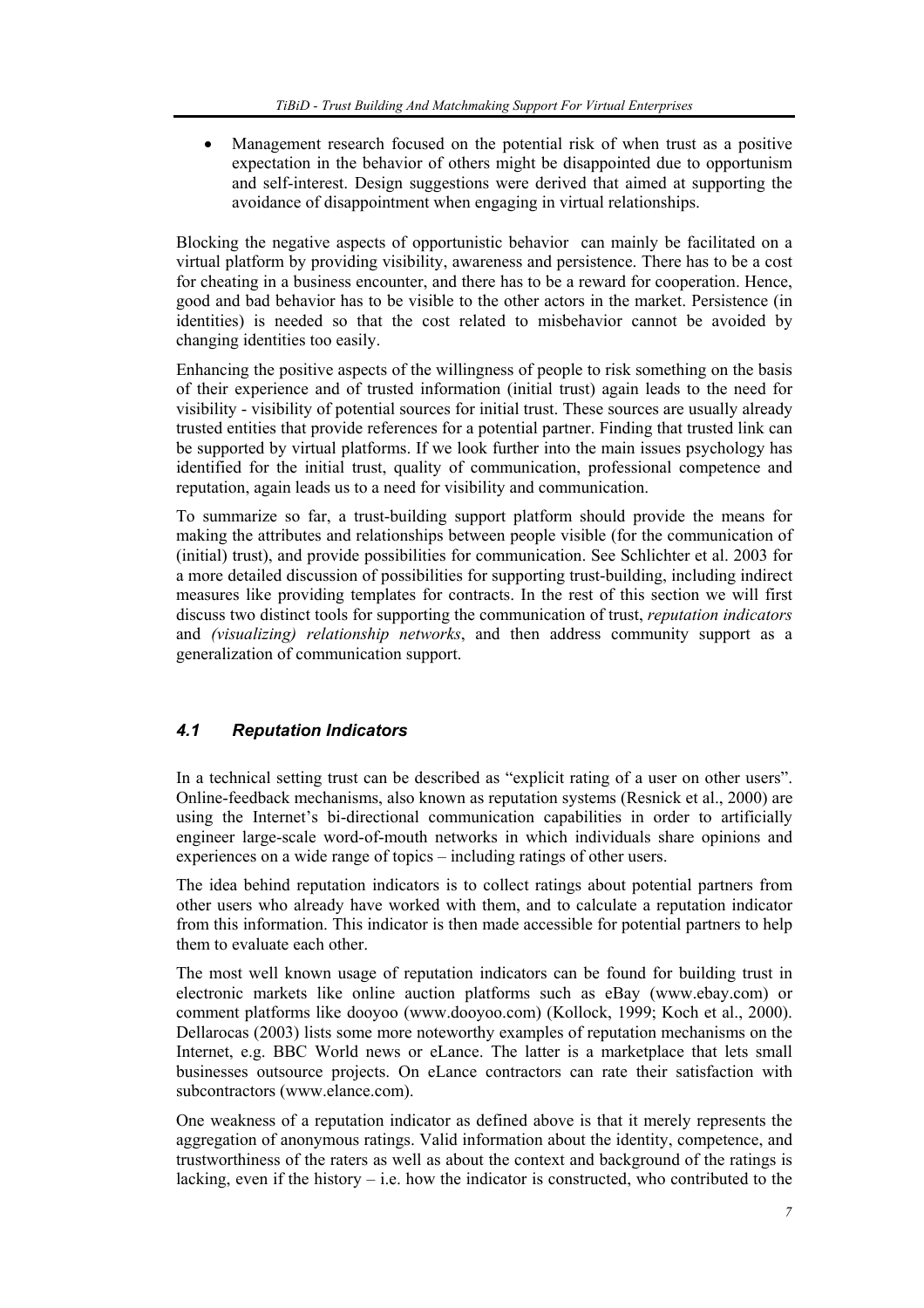rating and how the contributors themselves are rated – is displayed to the users. This weakness can only be overcome when there is no longer anonymity and the support for someone can be associated with someone who already has gained trust.

Another weakness of reputation indicators is the possibility of using short term identities and changing identities. In this case the cost of cheating can be quite low, and therefore the temptation to cheat can be quite high. To address this problem the cost for changing identities has to be increased, either by linking the virtual identity to the real identity, or by making it hard (expensive) to gain the initial trust that is needed to participate in the system.

## *4.2 Relationship Networks*

Presumably because of the anonymity in virtual encounters, it is obvious that if the risk increases, people tend to ask for direct confirmation, i.e. for personal statements about potential partners instead of anonymous ratings. As we argued above, it seems that trust is predominantly built from ongoing interaction in a common context, either through the partners' direct common history or through a third party's history with the potential partner.

When there is no time to build up trust from zero the initial trust in a potential business partner (or in reputation information about a potential business partner) could come from already trusted entities. Our research showed that these entities can either be people or organizations. Trust in an organization (e.g. a university) can result in initial trust in people who are certified by this organization (e.g. alumni of the university).

This potential of relationship networks and the possibility of providing support using the relationship networks already shows in emerging services. Applications like tribe.net or Friendster make whole networks of friends available in the Internet. This enables potential partners to look for references before making contact. Spoke Software from Palo Alto for example operates a pilot system that digs into email archives, address books and calendars of a whole enterprise and provides an overview of relationships of people in the enterprise to other enterprises etc. This is supposed to help in finding business partners. Companies like Visible Path, LikedIn, Ryze and ZeroDegrees are going to provide similar systems in the near future. Several developments rely on the FOAF (Friend-of-afriend) standard. This standard allows people to describe their trusted peers in a decentralized way as part of a "Semantic Web". Different services then can operate on this information. More information on the current state of the representation and visualization of relationship networks can be found in (Galla 2004).

Hence, for TiBiD we not only aim at finding potential partners, but also in finding indirect links to potential partners via persons or organizations whom the users trust and who can be asked for a confirmation.

## *4.3 Community Support*

In addition to visibility, providing possibilities for communication has been named as one of the core features for supporting trust-building. If you view communication support in a broader view, this brings us to "community support".

When looking behind the hype around the term "community" one can see communities as what they are: places that give people a context to communicate and to find like-minded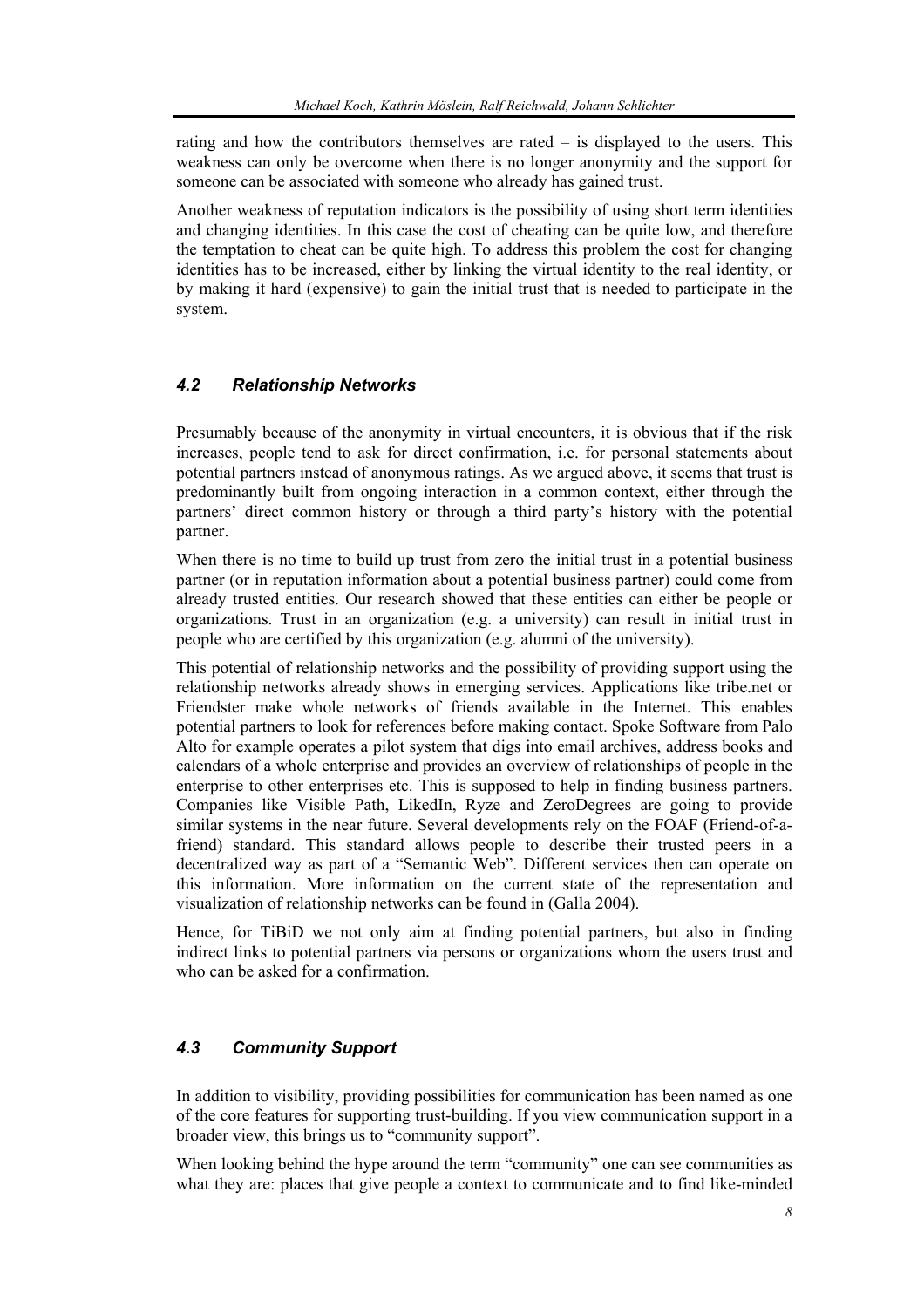people. In general a community is a group of people who share some interest or another common context, e.g. students in a university department or people interested in collaborative filtering. Thus, a community can be seen as a describing identity for a set of people. Mynatt et al. (1997) concretize further: "[A community] is a social grouping which exhibits in varying degrees: shared spatial relations, social conventions, a sense of membership and boundaries, and an ongoing rhythm of social interaction".

Community support applications usually provide one or more of the following functionalities:

- A medium for direct communication and for exchange of comments within the confines of the community.
- Detection and visualization of relationships (membership in the same community, existence of common interests).
- (Semi-)automatic filtering and personalization on the basis of knowledge about relationships.

Several systems already implement some aspects of these basic support concepts. Newsand Chat-systems provide a place to meet and a communication medium. Based on News-systems there are different types of so-called community networks which provide an exchange area for a local community, such as the inhabitants of a particular city. Buddy systems like ICQ or AOL Instant Messenger provide detailed awareness information (Michalski 1997). Online communities provide a place to communicate, develop awareness and can also provide a rich functionality for storing and retrieving (community) information. Recommender systems like Movie-Critic, Knowledge Pump or Jester do matchmaking on the basis of user profiles and then provide recommendations based on ratings of other community members. Other systems like Referral Web (Kautz et al. 1997) and Yenta (Foner 1999) focus on expert finding and explicit matchmaking.

Communities and community support platforms are used in the business context in several ways, from communities for marketing, communities for customer support to knowledge communities (communities of practice). In this paper, however, we will focus on another potential community use: supporting the initiation of virtual enterprises, i.e. helping potential partners to find each other and to start collaboration.

Communities may help to overcome the lack of initial trust because they form large relationship networks of loosely coupled partners. However, as community members do not necessarily know each other, personal experience cannot be used as a source of trust between potential partners in this setting. As a consequence, if communities are designed to be a pool for initiating virtual enterprises, the formation of trust between community members has to be supported explicitly. One way to do so is to assess and to communicate another potential source of trust: second-hand knowledge or a third party's experience with the potential partner (e.g. McKnight et al. 1998).

## **5 UnternehmerTUM Platform**

As mentioned earlier, in the project TiBiD we did not limit ourselves to discussing possible drivers for trust and possible technical mechanisms to support this, but also went for building a prototype and evaluating it in a real-world pilot.

Summarizing the results from the previous sections this prototype should be a community support platform, aimed at helping a community of potential partners to communicate and locate each other. The basic functionality the platform should provide or support is: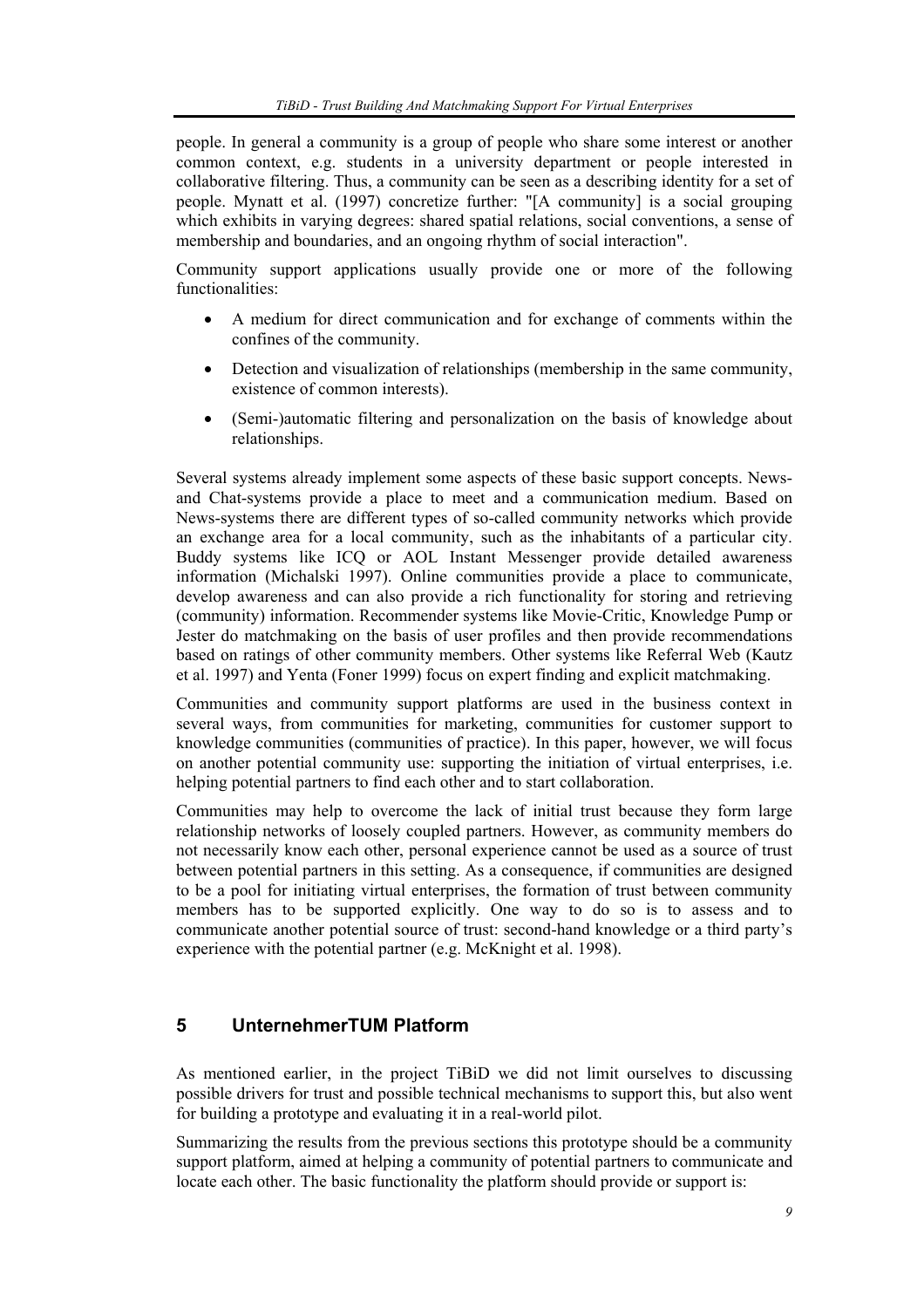- "*information*": "cold" information on the companies and on the people registered on the platform (working for the companies) based on company and individual profiles; this information is usually provided by the companies and people themselves.
- "*meta-information*": annotations on companies and people by other people (e.g. recommendations, reputation information), and information on links between companies and people and among people (network information).
- "*communication*": possibilities for the people on the platform (the companies) to reach each other and to communicate with each other.

As a specific field of application we have chosen the domain of startups and potential entrepreneurs or freelancers. As distributed actors that have to engage in new forms of virtual cooperation whenever a problem surmounts their own capacity and reach, the small, high-tech start-up companies in the entrepreneurial region of Munich were the ideal pilot partners for the experimental setting. Their situation exactly reflects the scenario sketched by management researchers as the future of work in the virtual enterprise (e.g. Wigand et al. 1998). This group needs partners for cooperation and is not yet bound in rigid networks.

Together with UnternehmerTUM GmbH, the entrepreneurship center at the Technische Universität München we have designed a platform that aims at supporting the specific needs of this group – both in getting relevant information for setting up new companies, and in finding partners and other companies to work with in distributed virtual cooperation forms.

The functionality of the platform can be separated in two major areas. First the provision of specialized content for entrepreneurs (the left navigation in Figure 3), and second the functionality for finding partners and for communicating trust (the top navigation in Figure 3). The latter functionality can be classified as mentioned before: "information" based on company and people profiles, "meta-information" based on relationship networks and reputation, and "communication".

The core of the trust-building functionality is the community platform with its communication functionality. Members of the platform can provide information about themselves and their companies, publish announcements, participate in (virtual) discussions, and publish requests or offers in project, team and job pools. The important design issue in this part of the platform is that every contribution is linked to the publisher's identity. Users can easily check who made the contribution and learn about the contributor by getting an overview of her contributions and of what other people have said about the contributor.

The identity information and what is revealed to other users is under the full control of the user. In addition to basic information about the user and her company, the user can register information about organizations she is linked to (initial trust by organizational membership) and about people she knows well or who know her well (buddy list). Lists of (reference) projects – i.e. relationships to other companies – are part of the latter category. This information can either be displayed on the user's electronic business card – or be used for automatically finding links to the user. Therefore, when displaying the electronic business card the relationship networks are checked and any links found are displayed.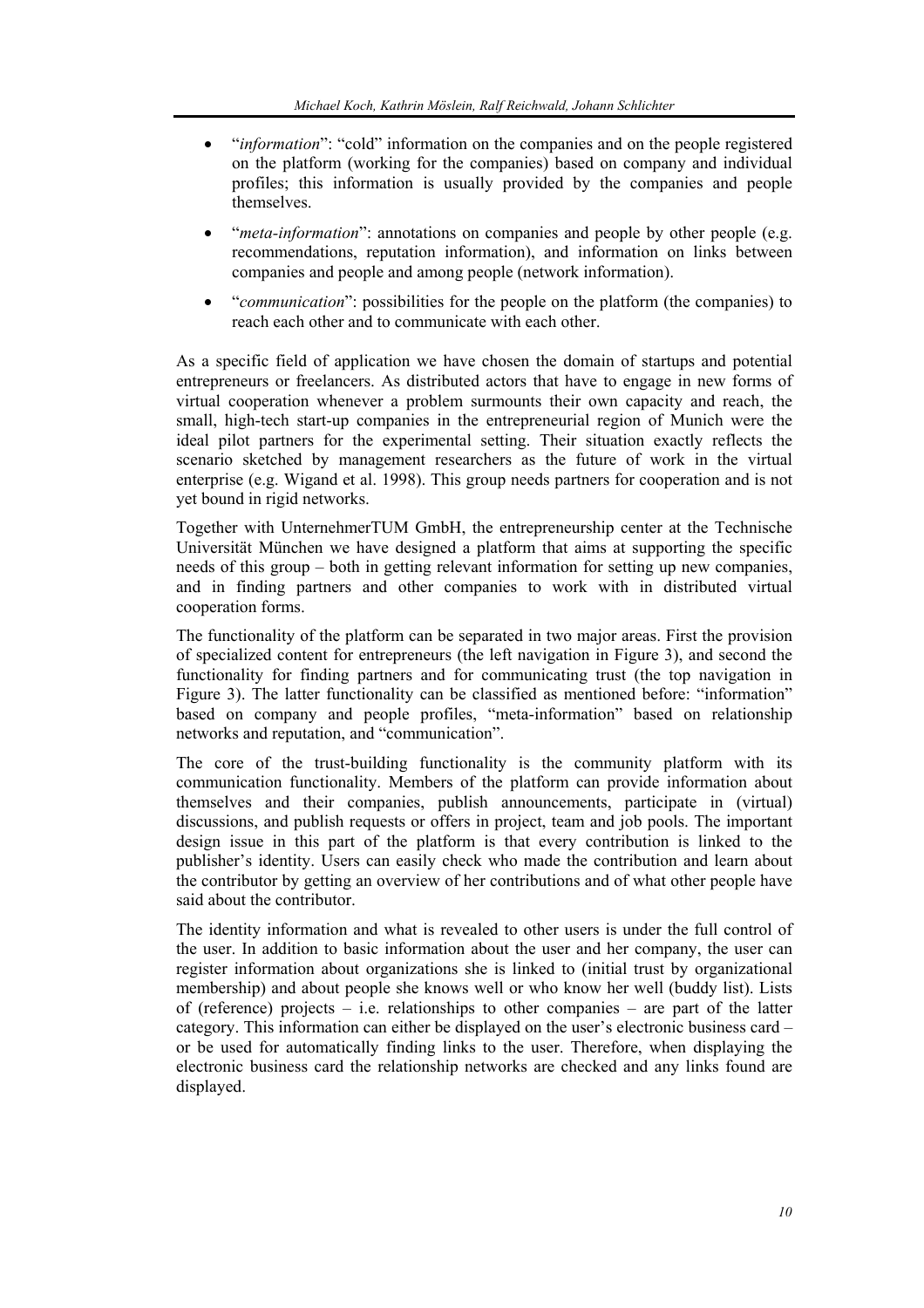

information and meta-information on people and companies

information on entrepreneurship

*Figure 3: Homepage Of UnternehmerTUM* 

The full platform has been in use since October 2003. Prior to this our partners from the psychology department performed a live evaluation of the functioning of the platform. We will come back with results from the evaluation when it is finished.

## **6 Summary And Conclusions**

In this paper we discussed different aspects of trust in supporting the initiation process in virtual enterprises. We started with the different viewpoints of economics (opportunism and self interest) and psychology (initial trust), and based our design of support features on these categories.

One result of the project was that support for trust-building can be brought down to the communication of initial trust. Therefore, we have concentrated on reputation indicators, relationship networks and community support in general.

The UnternehmerTUM platform for entrepreneurs already has provided an interesting testbed for our ideas. The preliminary results of the evaluation suggest that the combination of communication support and support for providing and retrieving information and meta-information (about relationships) is a promising way to address the issue of supporting trust-building. Another interesting finding in the preliminary evaluation was that one of the most used pieces of information for strengthening the initial trust was an affiliation with a well known organization like Technische Universität München. In our research we also have encountered several organizational and technical issues that hinder the full use of the concepts. These issues include interoperability and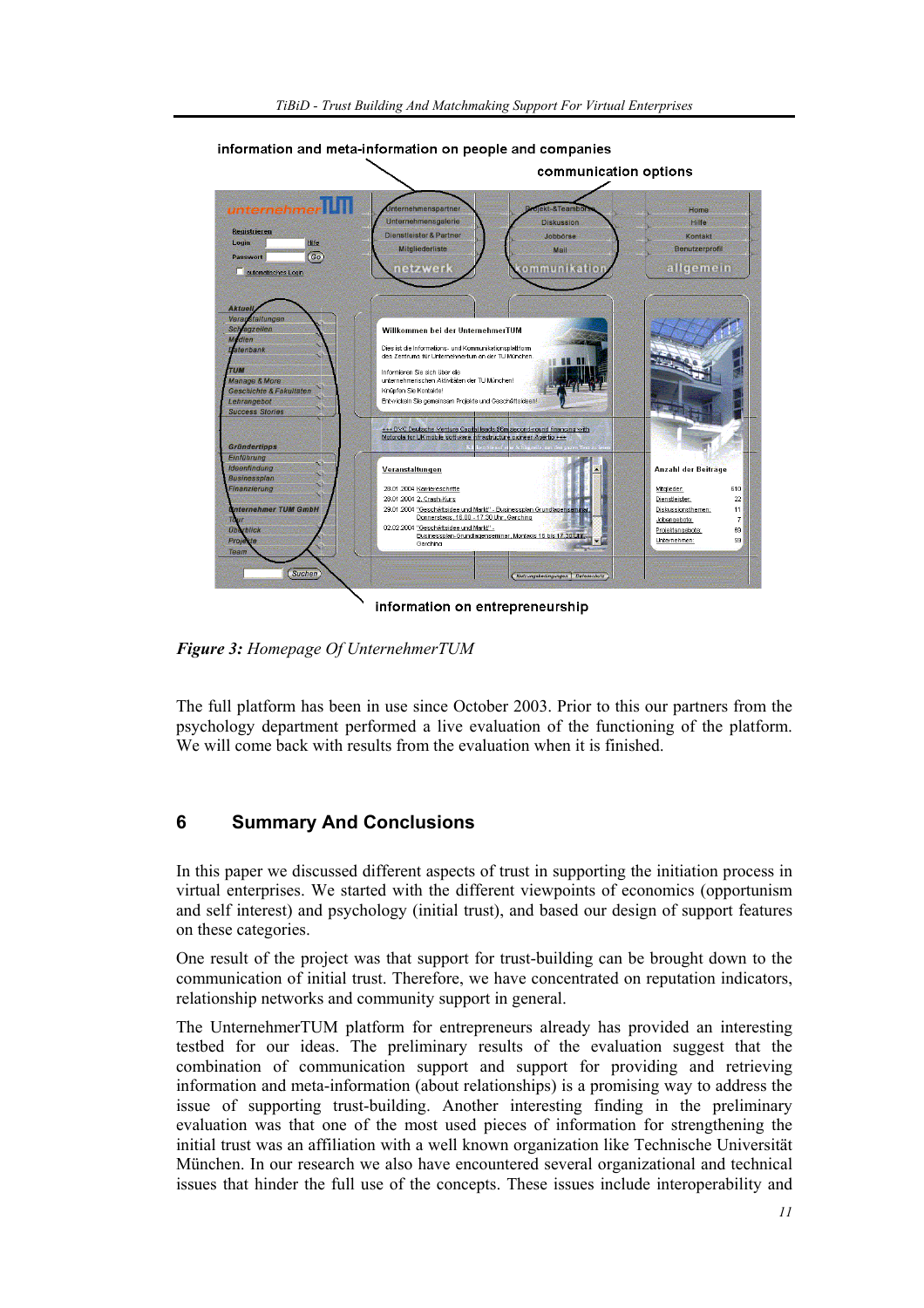user interface issues. Our future work will address some of these issues, and will try to improve the abilities of the platform.

It is clear, that such a platform will never replace direct encounter. In order to build and maintain trust on a long-term basis, any form of support mechanisms can only complement direct personal relationships and face-to-face encounters. However, as we have seen in the TiBiD project, building on this complementary role as a design rationale might be an important success factor when it comes to trust-building and matchmaking in the context of virtual enterprises.

#### **References**

- S Bigley, G. A., and Pearce, J. L. (1998): Straining for shared meaning in organization science: problems of trust and distrust. Academy of Management Review, 23 (3), pp. 405-421.
- Buessing, A., and Moranz, C. (2003): Die Rolle von Vertrauen in der Anbahnung telekooperativer Geschäftsbeziehungen, in: Schlichter, J.; Buessing, A.; Reichwald, R.: Telekooperation in Beziehungsnetzwerken für informationsbezogene Dienstleistungen, Technische Universität München (TUM), Institut für Informatik, TUM-INFO-10-I0316-80/1.-FI, October 2003, pp. 51-84.
- Dellarocas, C. (2003): The Digitization of Word-Of-Mouth: Promise and Challenges of Online Feedback Mechanisms. MIT Sloan School of Management, Working Paper 4296-03, Mar. 2003.
- Fischermann, T. (2003): Es googelt wieder, Die Zeit, 22.12.2003, p. 28.
- Foner, L.N (1999): Political Artifacts and Personal Privacy: The Yenta Multi-Agent Distributed Matchmaking System, PhD thesis, Massachusetts Institute of Technology.
- Galla, M. (2004): Social Relationship Management in Internet-based Communication and Shared Information Spaces. PhD Thesis, Institut fuer Informatik, Technische Universitaet Muenchen.
- Jarvenpaa, S., Knoll, K., and Leidner, D. (1998): Is Anybody Out There? Antecedents of Trust in Global Virtual Teams, Journal of Management Information Systems (14:4), Spring 1998, pp. 29-64.
- Jarvenpaa, S., and Leidner, D. (1999): Communication and Trust in Global Virtual Teams, Organization Science (10:6), November-December 1999, pp. 791-815.
- Johnson-George, C., and Swap, W. (1982): Measurement of Specific Interpersonal Trust: Construction and Validation of a Scale to Assess Trust in a Specific Other, Journal of Personality and Social Psychology (43:6), pp. 1306-1317.
- Kautz, H., Selman, B., and Shah, M (1997): Referral Web: Combining Social Networks and Collaborative Filtering, Communications of the ACM (40:3), pp. 63-65.
- Koch, M., Möslein, K., and Wagner, M. (2000): Vertrauen und Reputation in Online-Anwendungen und virtuellen Gemeinschaften [Trust and Reputation in Online Applications and Virtual Communities], in Virtuelle Organisation und Neue Medien, M. Engelien, and D. Neumann (eds.), Lohmar: Eul, pp. 69-83.